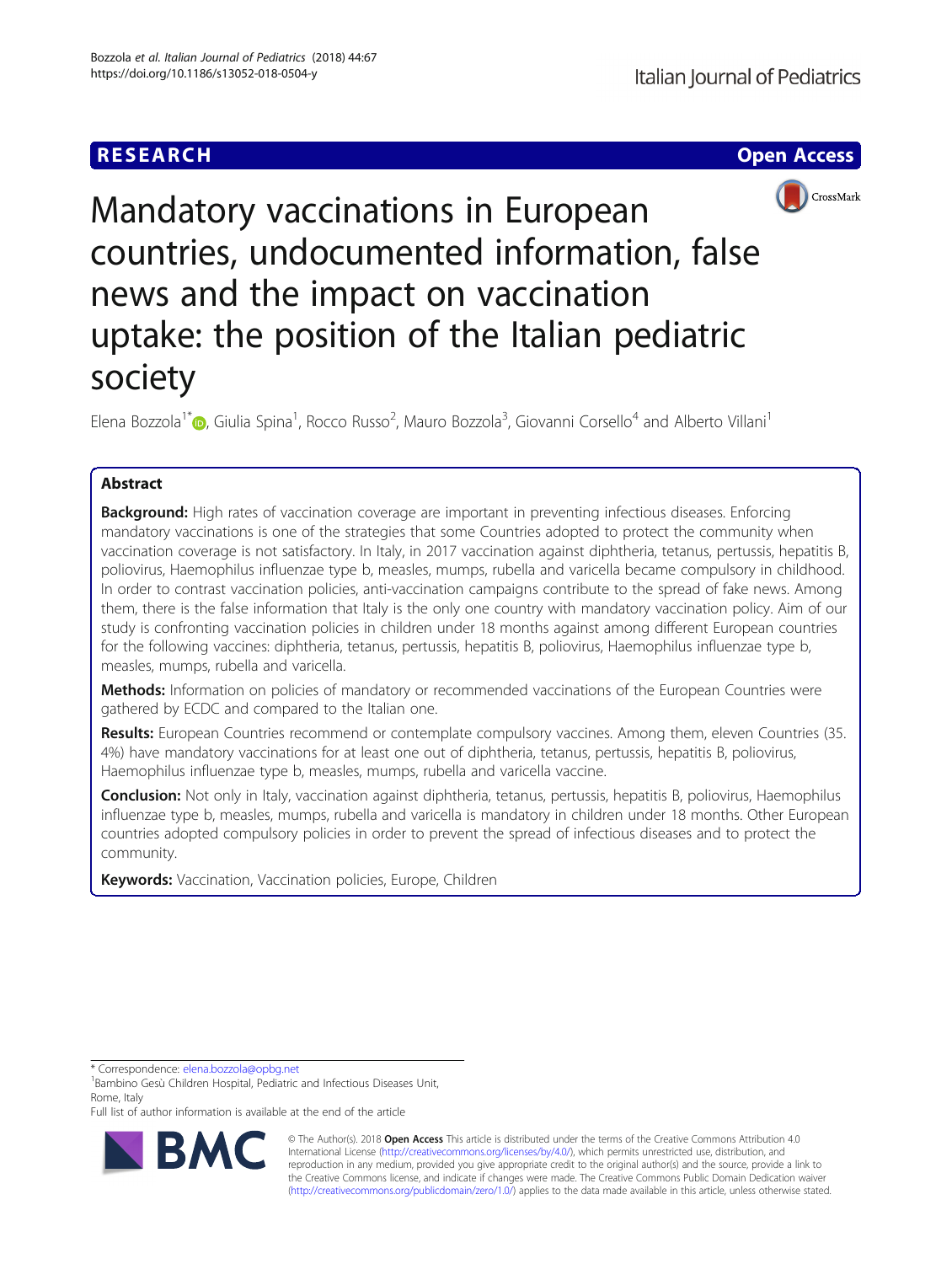## Background

High rates of vaccination coverage in childhood are important to prevent infectious diseases contributing to the decline in mortality and morbility. In this contest, vaccinations represent one of the most important tool of primary prevention [\[1](#page-3-0)].

Lack of information and fake news are actually recognized among the main factors contributing to low immunization coverage. In particular, the increasing risk of vaccine preventable disease outbreaks and the decreasing vaccine coverage could be related to vaccine hesitancy [[2\]](#page-3-0).

In this contest, anti-vaccination campaigns have had a damaging impact on vaccine uptake. For example, the link between Mumps-Measles-Rubella vaccine and autism described in a now-retracted article published by The Lancet in 1998 is still questioning the safety of vaccines [\[3](#page-3-0)].

Enforcing mandatory vaccinations is one of the strategies that some Countries adopted and others are considering in order to face this issue. Polices that mandate vaccinations have always been controversial and related to opposition and disputation. A recent American Survey have shown that more than 10% of parents disapproved compulsory vaccinations and was opposed to their safety and utility [[4](#page-3-0)].

#### Aim of our study

Aim of our study is confronting vaccination policies in children under 18 months against diphtheria, tetanus, pertussis, hepatitis B, poliovirus, Haemophilus influenzae type b, measles, mumps, rubella and varicella among different European countries.

## Methods

Information on policies of mandatory or recommended vaccinations of the 31 European Countries were gathered by ECDC and were taken from the official website (<https://vaccine-schedule.ecdc.europa.eu/>) and are summarized in Table [1](#page-2-0) [\[5](#page-3-0)].

For the purpose of the study, a mandatory vaccination is defined as a vaccination that every child must receive by law without the possibility for the parent to choose to accept the uptake or not [\[6](#page-3-0)].

A recommended vaccination is a vaccination that is included in the national immunization program for all or for some specific groups independent of being funded or not  $[6]$  $[6]$ .

## Results

A total of 31 European Country was analyzed.[[5\]](#page-3-0) In particular, a percentage of one hundred was in favor with vaccinations in childhood. Eleven Countries introduced mandatory vaccination (35.4%) and the other

recommended vaccination. Latvia has ten mandatory vaccines in childhood as well as Italy. Some countries (Bulgaria, Croatia, Czech Republic, France, Hungary, Poland and Slovakia) have as many as nine vaccines which are compulsory among children. All the European Countries recommended or introduced compulsory vaccinations for the following vaccinations: tetanus, diphtheria, pertussis, Haemophilus influenza type B, Hepatitis B, poliovirus, mumps, measles, rubella with the exception of Iceland that did not recommend Hepatitis B vaccination.

## Mumps, measles, rubella

In nine Countries (Bulgaria, Croatia, Czech Republic, France, Hungary, Italy, Latvia, Poland, Slovakia) vaccination against mumps-measles-rubella is mandatory. It is recommended in the other twenty-two Countries.

## Varicella

Vaccination against varicella is mandatory in Italy and Latvia. It is recommended in eight Countries without restrictions and in three Countries only for specific groups.

#### Tetanus-diphtheria-pertussis

In ten Countries (Bulgaria, Croatia, Czech Republic, France, Greece, Hungary, Italy, Latvia, Poland, Slovakia) vaccination is mandatory and is recommended in the other twenty-one Countries.

#### Haemophilus influenza type B

Vaccination for Haemophilus influenza type B is mandatory in nine Countries (Bulgaria, Croatia, Czech Republic, France, Hungary Italy, Latvia, Poland, Slovakia,) and is recommended in twenty-two Countries.

#### Hepatitis B

Vaccination for Hepatitis B is mandatory in nine Countries (Bulgaria, Croatia, Czech Republic, France, Hungary, Italy, Latvia, Poland, Slovakia) and it is recommended in twenty Countries. Denmark recommend vaccination just for specific groups and Iceland did not recommend it.

## Poliovirus

Poliovirus vaccination is mandatory in ten Countries (Belgium, Bulgaria, Croatia, Czech Republic, France, Hungary, Italy, Latvia, Poland, Slovakia) and recommended in all the others.

## **Discussion**

National and regional immunization polices are supported by vaccination coverage. In particular, it can influence the interventions done and increase or decrease vaccine uptake [\[7](#page-3-0)].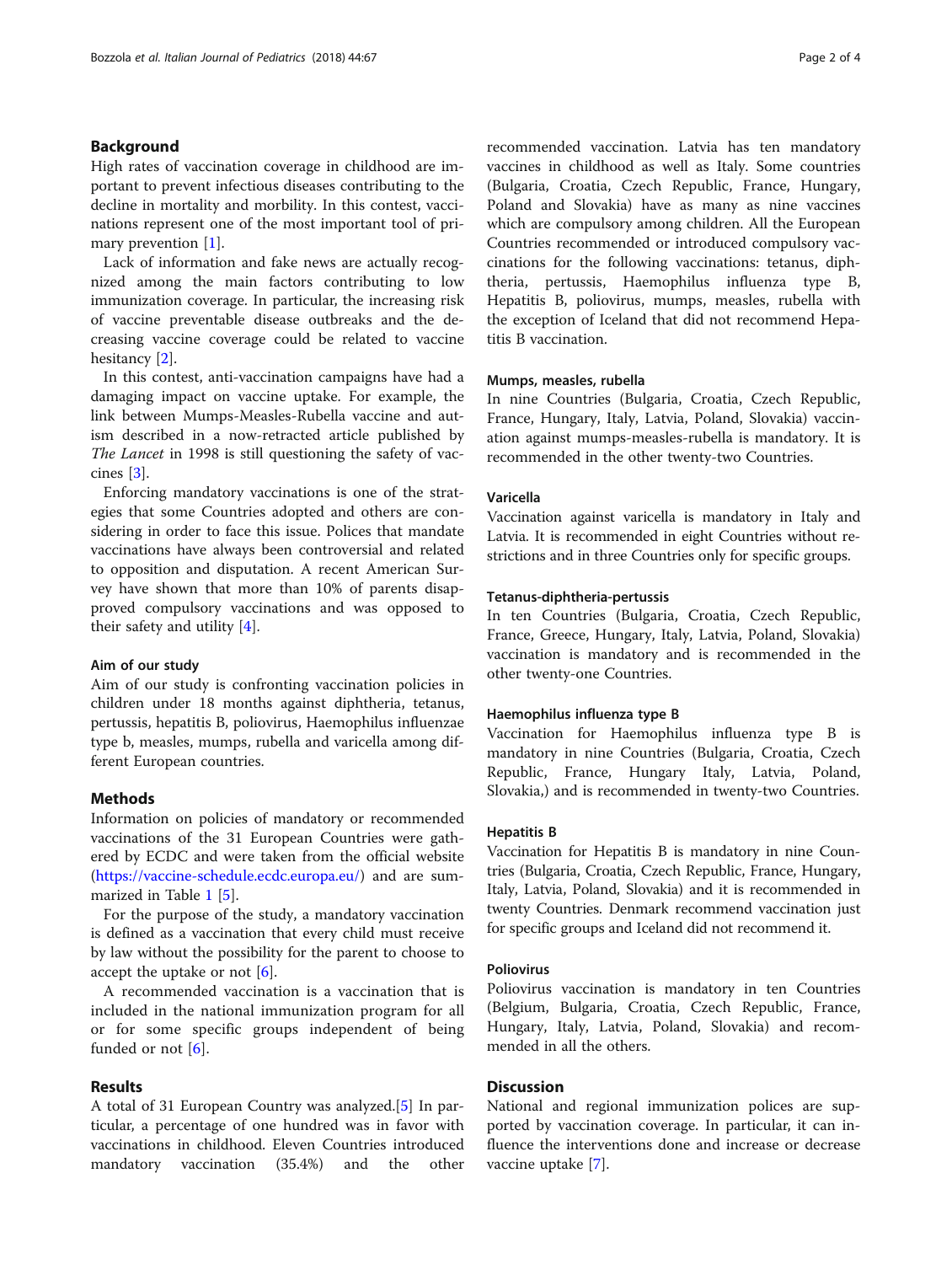| Country        | Dhyptheria   | Tetanus     | Pertussis    | Hepatitis B | HiB       | Poliovirus  | Measles | Mumbs       | Rubella | Varicella               |
|----------------|--------------|-------------|--------------|-------------|-----------|-------------|---------|-------------|---------|-------------------------|
| Austria        | R            | R           | $\mathsf{R}$ | R           | R         | $\mathsf R$ | R       | R           | R       | R.                      |
| Belgium        | $\mathsf R$  | $\mathsf R$ | $\mathsf R$  | ${\sf R}$   | R         | Ma          | R       | $\mathsf R$ | R       | $\mathsf{R}^\mathsf{a}$ |
| Bulgaria       | Ma           | Ma          | Ma           | Ma          | Ma        | Ma          | Ma      | Ma          | Ma      | $\mathsf{Nr}$           |
| Croatia        | Ma           | Ma          | Ma           | Ma          | Ma        | Ma          | Ma      | Ma          | Ma      | $\mathsf{Nr}$           |
| Cipro          | R            | R           | R            | R           | R         | $\mathsf R$ | R       | R           | R       | R                       |
| Czech Republic | Ma           | Ma          | Ma           | Ma          | Ma        | Ma          | Ma      | Ma          | Ma      | R                       |
| Denmark        | $\mathsf R$  | R           | R            | $R^*$       | R         | R           | R       | R           | R       | $\mathsf{Nr}$           |
| Estonia        | $\mathsf R$  | $\mathsf R$ | $\mathsf R$  | R           | R         | $\mathsf R$ | R       | $\mathsf R$ | R       | $\mathsf{Nr}$           |
| Finland        | $\mathsf R$  | R           | R            | ${\sf R}$   | ${\sf R}$ | $\mathsf R$ | R       | R           | R       | $\mathsf R$             |
| France         | Ma           | Ma          | Ma           | Ma          | Ma        | Ma          | Ma      | Ma          | Ma      | Nr                      |
| Germany        | R            | R           | R            | ${\sf R}$   | R         | $\mathsf R$ | R       | $\mathsf R$ | R       | R                       |
| Greece         | Ma           | Ma          | Ma           | Ma          | R         | $\mathsf R$ | R       | $\mathsf R$ | R       | R                       |
| Hungary        | Ma           | $R^*$       | Ma           | Ma          | Ma        | Ma          | Ma      | Ma          | Ma      | Nr                      |
| Iceland        | $\mathsf R$  | R           | R            | Nr          | R         | R           | R       | $\mathsf R$ | R       | $\mathsf{Nr}$           |
| Ireland        | $\mathsf R$  | $\mathsf R$ | $\mathsf R$  | ${\sf R}$   | R         | $\mathsf R$ | R       | $\mathsf R$ | R       | $\mathsf{Nr}$           |
| Italy          | Ma           | Ma          | Ma           | Ma          | Ma        | Ma          | Ma      | Ma          | Ma      | Ma                      |
| Latvia         | Ma           | Ma          | Ma           | Ma          | Ma        | Ma          | Ma      | Ma          | Ma      | Ma                      |
| Lichteinstein  | $\mathsf R$  | R           | $\mathsf R$  | R           | R         | $\mathsf R$ | R       | $\mathsf R$ | R       | R                       |
| Lituania       | $\mathsf R$  | R           | $\mathsf R$  | R           | R         | $\mathsf R$ | R       | $\mathsf R$ | R       | $\mathsf{Nr}$           |
| Luxemburg      | $\mathsf{R}$ | $\mathsf R$ | $\mathsf R$  | R           | R         | $\mathsf R$ | R       | R           | R       | $\mathsf R$             |
| Malta          | $\mathsf R$  | $\mathsf R$ | $\mathsf R$  | R           | R         | $\mathsf R$ | R       | $\mathsf R$ | R       | $\mathsf{Nr}$           |
| Netherlands    | $\mathsf R$  | $\mathsf R$ | $\mathsf R$  | ${\sf R}$   | ${\sf R}$ | $\mathsf R$ | R       | $\mathsf R$ | R       | $\mathsf{Nr}$           |
| Norvegia       | $\mathsf R$  | R           | R            | ${\sf R}$   | ${\sf R}$ | $\mathsf R$ | R       | R           | R       | $\mathsf{Nr}$           |
| Poland         | Ma           | Ma          | Ma           | Ma          | Ma        | Ma          | Ma      | Ma          | Ma      | $\mathsf{R}^\mathsf{a}$ |
| Portugal       | $\mathsf R$  | R           | R            | R           | R         | $\mathsf R$ | R       | R           | R       | $\mathsf{Nr}$           |
| Romania        | $\mathsf R$  | R           | $\mathsf R$  | ${\sf R}$   | ${\sf R}$ | $\mathsf R$ | R       | R           | R       | Nr                      |
| Slovakia       | Ma           | Ma          | Ma           | Ma          | Ma        | Ma          | Ma      | Ma          | Ma      | Nr                      |
| Slovenia       | $\mathsf R$  | $\mathsf R$ | $\mathsf R$  | ${\sf R}$   | ${\sf R}$ | $\mathsf R$ | R       | R           | R       | $\mathsf{Nr}$           |
| Spain          | $\mathsf R$  | R           | R            | R           | R         | $\mathsf R$ | R       | R           | R       | R                       |
| Sweden         | $\mathsf R$  | R           | $\mathsf R$  | R           | R         | $\mathsf R$ | R       | R           | R       | $\mathsf{Nr}$           |
| UK             | $\mathsf R$  | R           | R            | R           | R         | $\mathsf R$ | R       | R           | R       | $R^a$                   |

<span id="page-2-0"></span>Table 1 information on policies of mandatory or recommended vaccinations of the European Countries

Ma Mandatory, R Recommended, Nr Not recommended

R<sup>a</sup> recommended for specific groups only

Considering the Italian scenario and immunization coverage data from 2010 to 2016, coverage rates have been decreasing since 2012 and are – as for now – still below the targets established by the Ministry of Health, with a great heterogeneity within the different regions [\[8](#page-3-0)].

With regards to Hepatitis B, tetanus, diphtheria, poliovirus, in 2016 about two third of Italian Regions had coverage rates lower than 90% [\[8](#page-3-0)].

In the last years, an important decreasing of vaccination coverage rates in childhood have been described for tetanus, diphtheria, pertussis, Haemophilus influenza type B, Hepatitis B, poliovirus, measles, mumps and rubella. As a consequence, due to inadequate vaccination coverage' infectious diseases spread [[9\]](#page-3-0).

Considering, for example, measles outbreaks and European scenario, recent outbreaks have occurred in Romania (7570 cases), Italy (5006 cases), Ukraine (4667), and Germany (891 cases). A percentage of 87% of cases occurred in unvaccinated people [\[10](#page-3-0)].

These outbreaks have led to discussion on vaccination policies in any European Countries. All the European Union Countries have a long tradition of vaccination program but there is still much that can be done to improve and accelerate immunization coverage. In this European scenario, there